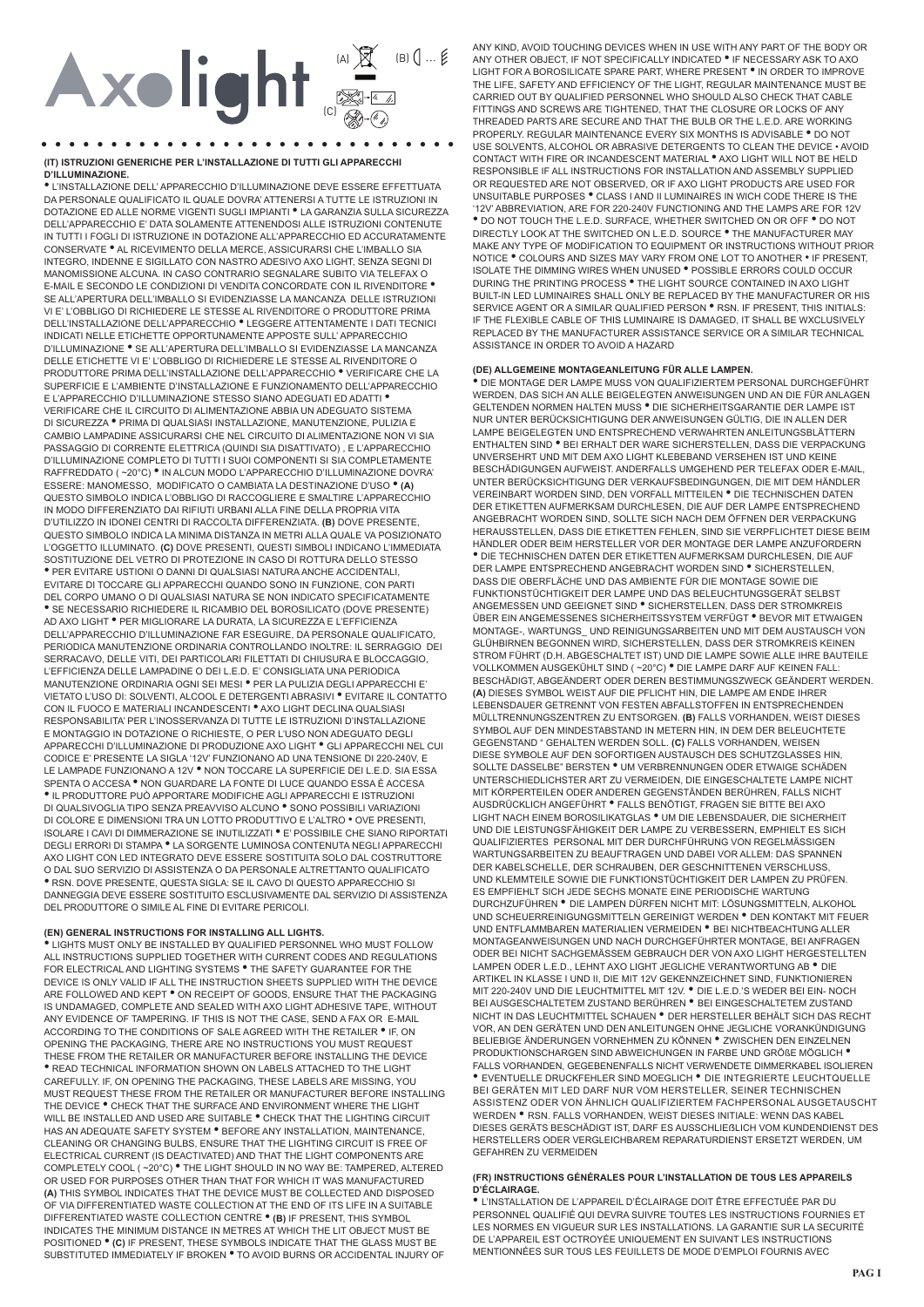L'APPAREIL ET CONSERVÉS SOIGNEUSEMENT • À LA RÉCEPTION DE LA MARCHANDISE S'ASSURER QUE L'EMBALLAGE EST INTACT, INDEMNE ET FERMÉ AVEC DU SCOTCH AXO LIGHT, SANS AUCUN SIGNE D'ENDOMMAGEMENT; DANS LE CAS CONTRAIRE, LE SIGNALER IMMEDIATEMENT PAR TELECOPIE OU E-MAIL ET SELON LES CONDITIONS DE<br>VENTE ÉTABLIES AVEC LE REVENDEUR <sup>®</sup> SI L'ON NOTE L'ABSENCE DES INSTRUCTIONS AU MOMENT DE L'OUVERTURE DE L'EMBALLAGE, IL EST OBLIGATOIRE DE LES DEMANDER AU REVENDEUR OU AU PRODUCTEUR AVANT D'INSTALLER L'APPAREIL • LIRE ATTENTIVEMENT LES DONNÉES TECHNIQUES INDIQUÉES SUR LES ÉTIQUETTES PLACÉES SPÉCIFIQUEMENT SUR L'APPAREIL D'ÉCLAIRAGE. SI L'ON NOTE L'ABSENCE DES ÉTIQUETTES AU MOMENT DE L'OUVERTURE DE L'EMBALLAGE, IL EST OBLIGATOIRE DE LES DEMANDER AU REVENDEUR OU AU PRODUCTEUR AVANT D'INSTALLER L'APPAREIL • VÉRIFIER QUE LA SURFACE ET LA PIÈCE D'INSTALLATION, LE FONCTIONNEMENT DE L'APPAREIL ET L'APPAREIL D'ECLAIRAGE LUI-MÊME SOIENT ADÉQUATS ET ADAPTES • VÉRIFIER QUE LE CIRCUIT D'ALIMENTATION AIT UN SYSTEME DE SECURITÉ ADÉQUAT • AVANT TOUTE INSTALLATION, ENTRETIEN, NETTOYAGE ET REMPLACEMENT D'AMPOULES, S'ASSURER QUE LE COURANT ELECTRIQUE NE<br>PASSE PAS DANS LE CIRCUIT D'ALIMENTATION (QU'IL SOIT DONC DÉBRANCHÉ), ET QUE L'APPAREIL D'ÉCLAIRAGE AINSI QUE TOUS SES COMPOSANTS SE SOIENT COMPLÈTEMENT REFROIDIS ( ~20°C) • L'APPAREIL D'ÉCLAIRAGE NE DEVRA ÊTRE EN AUCUN CAS ALTERÉ, MODIFIÉ OU UTILISÉ AVEC DES FINS AUTRES QUE CELLES POUR LESQUELLES IL A ÉTÉ FABRIQUÉ **(A)** CE SYMBOLE INDIQUE L'OBLIGATION D'ÉLIMINER L'APPAREIL À L'AIDE DU TRI SÉLECTIF DES DÉCHETS URBAINS DANS DES CENTRES DE RAMASSAGE ET DE TRI SÉLECTIF LORSQU'ILS NE SERVENT PLUS. **(B)** CE SYMBOLE INDIQUE, LA OÙ IL FIGURE, LA DISTANCE MINIMALE EN MÈTRES À LAQUELLE L'OBJET ECLAIRÉ DOIT ÊTRE POSITIONNÉ. **(C)** CES SYMBOLES INDIQUENT, LA OU ILS FIGURENT, LE REMPLACEMENT IMMÉDIAT DU VERRE DE PROTÉCTION SI CELUI-CI SE BRISE • AFIN D'ÉVITER DES BRÛLURES OU DES DOMMAGES DE TOUTES NATURES, MÊME ACCIDENTELS, ÉVITER DE TOUCHER LES APPAREILS LORSQU'ILS FONCTIONNENT AVEC DES PARTIES CORPORELLES, OU DE TOUTE AUTRE NATURE,<br>SI CE N'EST PAS INDIQUÉ SPÉCIFIQUEMENT <sup>●</sup> SI IL EST NECESSAIRE CONTACTER AXO LIGHT POR OBTENIR UN BOROSILICATE DE RECHANGE • AFIN D'AMELIORER LA DURÉE, LA SECURITÉ ET L'EFFICIENCE DE L'APPAREIL D'ÉCLAIRAGE, FAIRE EFFECTUER PAR DU PERSONNEL QUALIFIÉ UN ENTRETIEN ORDINAIRE PÉRIODIQUE EN CONTROLANT EN OUTRE: LE SERRAGE DES SERRE-CABLES, DES VIS, DES DÉTAILS FILETÉS DE FERMETURE ET DE BLOCAGE, L'EFFICIENCE DES AMPOULES OU LE L.E.D.. UN ENTRETIEN ORDINAIRE PÉRIODIQUE EST CONSEILLÉ TOUS LES SIX MOIS • POUR LE NETTOYAGE DES APPAREILS IL EST INTERDIT D'UTILISER: DES SOLVANTS, DE L'ALCOOL ET DES DÉTERGENTS ABRASIFS • ÉVITER LE CONTACT AVEC LE FEU ET DES MATERIAUX INCANDESCENTS • AXO LIGHT DÉCLINE TOUTE RESPONSABILITÉ POUR LA NON OBSERVATION DE TOUTES LES INSTRUCTIONS D'INSTALLATION ET DE MONTAGE FOURNIES OU DEMANDÉES, OU BIEN POUR UN USAGE NON ADÉQUAT DES APPAREILS D'ÉCLAIRAGE DE PRODUCTION AXO LIGHT • LES APPAREILS D'ÉCLAIRAGE EN CLASSE DE PROTECTION I ET II, DONT LE CODE PRESENTE LES LETTRES '12V'<br>FONCTIONNENT AVEC UNE TENSION DE 220-240V ET LES AMPOULES FONCTIONNENT AVEC UNE TENSION DE 12V • NE PAS TOUCHER LA SURFACE DU L.E.D. SOIT OFF SOIT ON • NE PAS REGARDER LA SOURCE DE LUMIÈRE QUAND ELLE EST ALLUMÉE • LE PRODUCTEUR PEUT EFFECTUER TOUT TYPE DE MODIFICATIONS AUX APPAREILS ET AUX INSTRUCTIONS SANS AUCUN PREAVIS • DES VARIATIONS DE COLORIS ET DE DIMENSIONS SONT POSSIBLES ENTRE UN LOT DE PRODUCTION ET L'AUTRE • LA OU ILS SONT PRESENT, ISOLER LES CÂBLES DU GRADATEUR DE LUMIÈRE EN CAS D'INUTILISATION • IL EST POSSIBLE QUE DES ERREURS D'IMPRESSION Y FIGURENT • LA SOURCE LUMINEUSE PRÉSENTE DANS LES APPAREILS AXO LIGHT AVEC LE LED INTÉGRÉE DOIT ÊTRE CHANGÉE UNIQUEMENT PAR LE FABRICANT OU PAR SON SERVICE D'ASSISTANCE OU PAR UN PERSONNEL QUALIFIÉ À CET EFFET • RSN. CE CODE INDIQUE, LA OÙ IL FIGURE: SI LE CÂBLE DE CET APPAREIL EST ABIMÉ, IL DOIT ÊTRE REMPLACÉ EXCLUSIVEMENT PAR LE SERVICE D'ASSISTANCE DU FABRICANT OU QUI POUR LUI, AFIN D'ÉVITER TOUT DANGER

#### **(ES) INSTRUCCIONES GENERALES PARA LA INSTALACIÓN DE TODOS LOS APARATOS DE ILUMINACIÓN.**

• LA INSTALACIÓN DEL APARATO DE ILUMINACIÓN TIENE QUE EFECTUARLA PERSONAL CUALIFICADO QUE TENDRÁ QUE SEGUIR TODAS LAS INSTRUCCIONES QUE SE ENTREGAN DE SERIE Y LAS NORMAS VIGENTES SOBRE LAS INSTALACIONES • LA GARANTÍA SOBRE LA SEGURIDAD DEL APARATO SE CONCEDE SÓLO SI SE SIGUEN LAS INSTRUCCIONES QUE CONTIENEN LAS HOJAS DE INSTRUCCIONES QUE SE ENTREGAN DE SERIE CON EL APARATO Y QUE SE TIENEN QUE CONSERVAR CUIDADOSAMENTE • EN EL MOMENTO DE RECIBIR LA MERCANCÍA, ASEGÚRESE DE QUE EL EMBALAJE SE ENCUENTRE INTACTO, INCÓLUME Y SELLADO CON CINTA ADHESIVA AXO LIGHT, SIN NINGÚN TIPO DE SEÑALES DE MANIPULACIÓN. EN CASO CONTRARIO COMUNÍQUELO ENSEGUIDA POR FAX O EMAIL Y SEGÚN LAS CONDICIONES DE VENTA ESTABLECIDAS<br>CON EL REVENDEDOR <sup>e</sup> SI AL ABRIR EL EMBALAJE DESCUBRE QUE FALTAN LAS<br>INSTRUCCIONES, TENDRÁ QUE PEDIRLAS AL REVENDEDOR O AL FABRICANTE ANTES DE LA INSTALACIÓN DEL APARATO • LEA ATENTAMENTE LOS DATOS TÉCNICOS QUE SE INDICAN EN LAS ETIQUETAS COLOCADAS PARA ELLO EN EL APARATO DE ILUMINACIÓN. SI AL ABRIR EL EMBALAJE DESCUBRE QUE FALTAN LAS ETIQUETAS TENDRÁ QUE PEDIRLAS AL REVENDEDOR O AL FABRICANTE ANTES DE LA INSTALACIÓN DEL APARATO • COMPRUEBE QUE LA SUPERFICIE Y EL AMBIENTE DE INSTALACIÓN Y FUNCIONAMIENTO DEL APARATO Y EL PROPIO APARATO DE ILUMINACIÓN SEAN ADECUADOS E IDÓNEOS • COMPRUEBE QUE EL CIRCUITO DE ALIMENTACIÓN DISPONGA DE UN SISTEMA DE SEGURIDAD ADECUADO • ANTES DE CUALQUIER INSTALACIÓN, MANTENIMIENTO, LIMPIEZA Y CAMBIO DE BOMBILLAS ASEGÚRESE DE QUE EN EL CIRCUITO DE ALIMENTACIÓN NO PASE CORRIENTE ELÉCTRICA (ES DECIR QUE ESTÉ DESACTIVADO), Y QUE TANTO EL APARATO DE ILUMINACIÓN COMO TODOS<br>SUS COMPONENTES SE HAYAN ENFRIADO COMPLETAMENTE ( ~20°C) <sup>●</sup> EL APARATO<br>DE ILUMINACIÓN NO PUEDE SUFRIR: MANIPULACIONES, MODIFICACIONES O CAMBIOS EN EL USO PREVISTO **(A)** ESTE SÍMBOLO INDICA LA OBLIGACIÓN DE RECOGER Y ELIMINAR EL APARATO DE FORMA DISTINTA DE LA BASURA URBANA AL FINAL DE SU VIDA EN LOS CENTROS DE RECOGIDA SELECTIVA ESPECÍFICOS. **(B)** CUANDO SE ENCUENTRA PRESENTE, ESTE SÍMBOLO INDICA LA DISTANCIA MÍNIMA EN METROS A LA QUE SE TIENE QUE COLOCAR EL OBJETO ILUMINADO. **(C)** DONDE SE ENCUENTREN PRESENTES, ESTOS SÍMBOLOS INDICAN LA SUSTITUCIÓN INMEDIATA DEL VIDRIO DE PROTECCIÓN EN CASO DE ROTURA • PARA EVITAR QUEMADURAS O LESIONES DE CUALQUIER TIPO, INCLUSO ACCIDENTALES, EVITE TOCAR LOS APARATOS CUANDO ESTÁN FUNCIONANDO CON PARTES DEL CUERPO HUMANO O DE CUALQUIER TIPO SI NO SE INDICA DE FORMA ESPECÍFICA • EN EL CASO QUE SEA NECESARIO REQUERIR EL RECAMBIO DEL BOROSILICATADO, SI ES PRESENTE, A AXO LIGHT • PARA MEJORAR

LA DURACIÓN, LA SEGURIDAD Y LA EFICIENCIA DEL APARATO DE ILUMINACIÓN, SERÁ NECESARIO QUE PERSONAL CUALIFICADO EFECTÚE UN MANTENIMIENTO ORDINARIO PERIÓDICO CONTROLANDO: EL APRIETE CORRECTO DE LOS SUJETACABLES, DE LOS TORNILLOS, DE LOS DETALLES ROSCADOS DE CIERRE Y BLOQUEO Y LA EFICIENCIA DE LAS BOMBILLAS Y L.E.D.. SE ACONSEJA UN MANTENIMIENTO ORDINARIO PERIÓDICO CADA SEIS MESES • PARA LA LIMPIEZA DE LOS APARATOS SE PROHÍBE LA UTILIZACIÓN DE: DISOLVENTES, ALCOHOL Y DETERGENTES ABRASIVOS • EVITE EL CONTACTO CON EL FUEGO Y CON MATERIALES INCANDESCENTES • AXO LIGHT DECLINA CUALQUIER RESPONSABILIDAD POR EL INCUMPLIMIENTO DE TODAS LAS INSTRUCCIONES DE INSTALACION Y MONTAJE QUE SE ENTREGAN DE SERIE O QUE SE SOLICITAN, O POR UN<br>USO INCORRECTO DE LOS APARATOS DE ILUMINACIÓN FABRICADOS POR AXO LIGHT • LOS APARATOS LUMINICOS EN CLASE I Y II EN EL CUAL CODIGO ES PRESENTE LA SIGLA '12V' FUNCIONAN CON TENSION DE 220-240V, Y LAS BOMBILLAS REQUIREN TENSION DE 12V • EVITE EL CONTACTO CON LA SUPERFICIE DEL L.E.D., SEA ESTE ENCENDIDO O APAGADO • EVITE MIRAR DIRECTAMENTE LA FUENTE DE LUZ ENCENDIDA • EL PRODUCTOR PUEDE APORTAR MODIFICACIONES DE QUALQUIER TIPO Y SIN PREAVISO A LOS APARATOS DE ILUMINACION Y A LAS INSTRUCCIONES • SE PUEDEN ENCONTRAR VARIACIONES DE COLOR Y MEDIDAS ENTRE UN LOTE DE PRODUCCION Y UN OTRO • DONDE SE ENCUENTREN PRESENTES, AISLAR LOS CABLES PARA LA REGULACIÓN DE LA LUZ SI NO SE UTILIZAN • ES POSIBLE QUE CONTENGAN ERRORES DE IMPRESIÓN • LA SUSTITUCIÓN DE LA FUENTE LUMINOSA CONTENIDA EN LOS APARATOS AXO LIGHT CON LED INCORPORADO DEBE SER REALIZADA ÚNICAMENTE POR EL FABRICANTE, POR SU SERVICIO DE ASISTENCIA O POR PERSONAL EQUIPARABLE • RSN. CUANDO SE ENCUENTRAN PRESENTES, ESTAS INICIALES: SI EL CABLE DE ESTE APARATO SUFRE DESPERFECTOS, PARA EVITAR PELIGROS SÓLO EL SERVICIO DE ASISTENCIA DEL FABRICANTE O SIMILAR PODRÁ ENCARGARSE DE REEMPLAZARLO

#### **(RU) ОБЩИЕ ИНСТРУКЦИИ ПО МОНТАЖУ.**

• МОНТАЖ ОСВЕТИТЕЛЬНОГО ПРИБОРА ДОЛЖЕН ОСУЩЕСТВЛЯТЬСЯ КВАЛИФИЦИРОВАННЫМ ПЕРСОНАЛОМ С СОБЛЮДЕНИЕМ ВСЕХ ПРИЛАГАЕМЫХ ИНСТРУКЦИЙ И ДЕЙСТВУЮЩИХ НОРМ ПО ПРОВЕДЕНИЮ ЭЛЕКТРОМОНТАЖНЫХ РАБОТ • БЕЗОПАСНОСТЬ ПРИБОРА ГАРАНТИРУЕТСЯ ТОЛЬКО ПРИ УСЛОВИИ СОБЛЮДЕНИЯ ВСЕХ ИНСТРУКЦИЙ, СОДЕРЖАЩИХСЯ НА ВСЕХ ЛИСТАХ ПОСТАВЛЯЕМОГО В КОМПЛЕКТЕ С ПРИБОРОМ РУКОВОДСТВА, КОТОРОЕ НЕОБХОДИМО СОХРАНИТЬ • ПРИ ПОЛУЧЕНИИ ТОВАРА УБЕДИТЬСЯ В ТОМ, ЧТО УПАКОВКА ЦЕЛА, НЕ ПОВРЕЖДЕНА И ЗАПЕЧАТАНА КЛЕЙКОЙ ЛЕНТОЙ AXO LIGHT, А ТАКЖЕ В ОТСУТСТВИИ КАКИХ-ЛИБО СЛЕДОВ ВСКРЫТИЯ. ПРИ ОБНАРУЖЕНИИ НЕСООТВЕТСТВИЙ НЕМЕДЛЕННО СООБЩИТЬ ОБ ЭТОМ ПО ТЕЛЕФАКСУ ИЛИ ЭЛЕКТРОННОЙ ПОЧТЕ СОГЛАСНО УСЛОВИЯМ ПРОДАЖИ, СОГЛАСОВАННЫМ С РАСПРОСТРАНИТЕЛЕМ • ВНИМАТЕЛЬНО ПРОЧИТАТЬ ТЕХНИЧЕСКИЕ ДАННЫЕ, УКАЗАННЫЕ НА ЭТИКЕТКАХ, РАСПОЛОЖЕННЫХ НА ОСВЕТИТЕЛЬНОМ ПРИБОРЕ. ЕСЛИ ПОСЛЕ ОТКРЫТИЯ УПАКОВКИ ОБНАРУЖИВАЕТСЯ ОТСУТСТВИЕ ЭТИКЕТОК, НЕОБХОДИМО ЗАПРОСИТЬ ИХ У РАСПРОСТРАНИТЕЛЯ ИЛИ ПРОИЗВОДИТЕЛЯ ДО НАЧАЛА МОНТАЖА ПРИБОРА • ВНИМАТЕЛЬНО ПРОЧИТАТЬ ТЕХНИЧЕСКИЕ ДАННЫЕ, УКАЗАННЫЕ НА ЭТИКЕТКАХ, РАСПОЛОЖЕННЫХ НА ОСВЕТИТЕЛЬНОМ ПРИБОРЕ • ЕСЛИ ПОСЛЕ ОТКРЫТИЯ УПАКОВКИ ОБНАРУЖИВАЕТСЯ ОТСУТСТВИЕ ЭТИКЕТОК, НЕОБХОДИМО ЗАПРОСИТЬ ИХ У РАСПРОСТРАНИТЕЛЯ ИЛИ ПРОИЗВОДИТЕЛЯ ДО НАЧАЛА МОНТАЖА ПРИБОРА • УБЕДИТЬСЯ В ТОМ, ЧТО ПОВЕРХНОСТЬ И УСЛОВИЯ СРЕДЫ УСТАНОВКИ И РАБОТЫ ПРИБОРА СООТВЕТСТВУЮТ ДАННОМУ ОСВЕТИТЕЛЬНОМУ ПРИБОРУ • УБЕДИТЬСЯ В ТОМ, ЧТО ЭЛЕКТРОСЕТЬ СНАБЖЕНА СООТВЕТСТВУЮЩЕЙ СИСТЕМОЙ БЕЗОПАСНОСТИ • ДО НАЧАЛА МОНТАЖА, ТЕХНИЧЕСКОГО ОБСЛУЖИВАНИЯ, ЧИСТКИ И ЗАМЕНЫ ЛАМП УБЕДИТЬСЯ В ТОМ, ЧТО В ЭЛЕКТРОСЕТИ ОТСУТСТВУЕТ ЭЛЕКТРИЧЕСКИЙ ТОК (ТО ЕСТЬ ВЫКЛЮЧЕН АВТОМАТИЧЕСКИЙ ВЫКЛЮЧАТЕЛЬ), И ВСЕ ЧАСТИ ОСВЕТИТЕЛЬНОГО ПРИБОРА ПОЛНОСТЬЮ ОХЛАЖДЕНЫ (~20°C) • НИ В КОЕМ СЛУЧАЕ НЕЛЬЗЯ ВСКРЫВАТЬ И МОДИФИЦИРОВАТЬ ОСВЕТИТЕЛЬНЫЙ ПРИБОР ИЛИ ИЗМЕНЯТЬ ЕГО ФУНКЦИОНАЛЬНОЕ НАЗНАЧЕНИЕ **(A)** ЭТОТ СИМВОЛ ОЗНАЧАЕТ, ЧТО ПО ОКОНЧАНИИ СРОКА ЭКСПЛУАТАЦИИ ПРИБОР ДОЛЖЕН УТИЛИЗИРОВАТЬСЯ ОТДЕЛЬНО ОТ БЫТОВЫХ ОТХОДОВ В СПЕЦИАЛЬНЫХ ЦЕНТРАХ РАЗДЕЛЬНОЙ УТИЛИЗАЦИИ. **(B)** С ПОМОЩЬЮ ЭТОГО СИМВОЛА УКАЗЫВАЕТСЯ МИНИМАЛЬНОЕ РАССТОЯНИЕ В МЕТРАХ, НА КОТОРОМ ДОЛЖЕН РАСПОЛАГАТЬСЯ ОСВЕЩАЕМЫЙ ОБЪЕКТ. **(C)** ДАННЫЕ СИМВОЛЫ УКАЗЫВАЮТ НА НЕОБХОДИМОСТЬ НЕМЕДЛЕННОИ ЗАМЕНЫ<br>ЗАЩИТНОГО СТЕКЛА В СЛУЧАЕ ЕГО ПОВРЕЖДЕНИЯс ® ВО ИЗБЕЖАНИЕ ОЖЕГОВ И ДРУГИХ ТЕЛЕСНЫХ ПОВРЕЖДЕНИЙ, В ТОМ ЧИСЛЕ СЛУЧАЙНЫХ, СЛЕДУЕТ ИЗБЕГАТЬ ПРИКОСНОВЕНИЯ К РАБОТАЮЩИМ ПРИБОРАМ ЧАСТЕЙ ТЕЛА ИЛИ ДРУГИХ ПРЕДМЕТОВ, ЕСЛИ ИНОЕ НЕ УКАЗАНО • ЕСЛИ ТРЕБУЕТСЯ - ГДЕ ОНА ЕСТЬ - ПОПРОСИТЬ У AXO LIGHT ЗАПЧАСТЬ ИЗ БОРОСИЛИКАТА • ДЛЯ ОБЕСПЕЧЕНИЯ ДОЛГОВЕЧНОСТИ, БЕЗОПАСНОСТИ И ЭФФЕКТИВНОСТИ ОСВЕТИТЕЛЬНОГО ПРИБОРА НЕОБХОДИМО ПОРУЧАТЬ КВАЛИФИЦИРОВАННОМУ ПЕРСОНАЛУ ВЫПОЛНЕНИЕ ПЕРИОДИЧЕСКОГО ТЕКУЩЕГО ТЕХНИЧЕСКОГО ОБСЛУЖИВАНИЯ С КОНТРОЛЕМ СЛЕДУЮЩИХ ЭЛЕМЕНТОВ: НАДЕЖНОСТИ КАБЕЛЬНЫХ ЗАЖИМОВ, ВИНТОВЫХ СОЕДИНЕНИЙ И РЕЗЬБОВЫХ ДЕТАЛЕЙ ЗАКРЫТИЯ И БЛОКИРОВКИ, ЭФФЕКТИВНОСТИ ЛАМП. ПЕРИОДИЧЕСКОЕ ТЕКУЩЕЕ ТЕХОБСЛУЖИВАНИЕ РЕКОМЕНДУЕТСЯ ПРОВОДИТЬ РАЗ В ШЕСТЬ МЕСЯЦЕВ • ДЛЯ ЧИСТКИ ПРИБОРОВ ЗАПРЕЩАЕТСЯ ИСПОЛЬЗОВАТЬ РАСТВОРИТЕЛИ, СПИРТ И АБРАЗИВНЫЕ МОЮЩИЕ СРЕДСТВА • НЕ ДОПУСКАТЬ КОНТАКТА С ОГНЕМ И РАСКАЛЕННЫМИ МАТЕРИАЛАМИ <sup>•</sup> АХО LIGHT НЕ<br>НЕСЕТ НИКАКОЙ ОТВЕТСТВЕННОСТИ В СЛУЧАЕ НЕСОБЛЮДЕНИЯ ВСЕХ ИНСТРУКЦИЙ ПО УСТАНОВКЕ И МОНТАЖУ, ИМЕЮЩИХСЯ В КОМПЛЕКТЕ ИЛИ ПОЛУЧЕННЫХ В РЕЗУЛЬТАТЕ ЗАПРОСА, А ТАКЖЕ В СЛУЧАЕ. НЕНАДЛЕЖАЩЕГО ИСПОЛЬЗОВАНИЯ ОСВЕТИТЕЛЬНЫХ ПРИБОРОВ ПРОИЗВОДСТВА КОМПАНИИ AXO LIGHT • ПРИБОРЫ, В КОДЕ КОТОРЫХ ПРИСУТСТВУЕТ СОКРАЩЕНИЕ '12V' РАБОТАЮТ ПРИ НАПРЯЖЕНИИ 220-240В, А ЛАМПЫ РАБОТАЮТ ПРИ 12В • НЕ ТРОГАТЬ ПОВЕРХНОСТЬ СВЕТОДИОДОВ, И КОГДА ОНА ВЫКЛЮЧЕНА И КОГДА ОНА ЗАЖЖЕНА • НЕ СМОТРЕТЬ НА ИСТОЧНИК СВЕТА КОГДА ОН ЗАЖЖЁН • ПРОИЗВОДИТЕЛЬ БЕЗ ПРЕДУПРЕЖДЕНИЯ МОЖЕТ ВНОСИТЬ ЛЮБЫЕ ИЗМЕНЕНИЯ В АППАРАТЫ И ИНСТРУКЦИИ • ТОВАРНЫЕ ПАРТИИ МОГУТ ОТЛИЧАТЬСЯ ДРУГ ОТ ДРУГА ЦВЕТОМ И РАЗМЕРАМИ • ИЗОЛИРУЙТЕ ПРОВОЛА РЕГУЛЯЦИИ ЯРКОСТИ В СЛУЧАЕ ИХ НЕСПОЛЬЗОВАНИЯ • ВОЗМОЖНЫ ОПЕЧАТКИ • ВСТРОЕННЫЙ ИСТОЧНИК СВЕТА (LED) НЕ ПОДЛЕЖИТ<br>САМОСТОЯТЕЛЬНОЙ ЗАМЕНЕ, МОНТАЖ ДОЛЖЕН БЫТЬ ПРОИЗВЕДЁН<br>ИСКЛЮЧИТЕЛЬНО ПРОИЗВОДИТЕЛЕМ, ПРЕДСТАВИТЕЛЕМ ПРОИЗВОДИТЕЛЯ ИЛИ НАЗНАЧЕННЫМ КВАЛИФИЦИРОВАННЫМ ЛИЦОМ • RSN. С ПОМОЩЬЮ ЭТОГО ИНИЦИАЛЫ УКАЗЫВАЕТСЯ: ПОВРЕЖДЕНИИ КАБЕЛЯ ЭТОГО ПРИБОРА ЗАМЕНА ПРОИЗВОДИТСЯ ИСКЛЮЧИТЕЛЬНО СЛУЖБОЙ СЕРВИСНОГО ОБСЛУЖИВАНИЯ ПРОИЗВОДИТЕЛЯ ИЛИ ПОДОБНОЙ ВО ИЗБЕЖАНИЕ ОПАСНОСТИ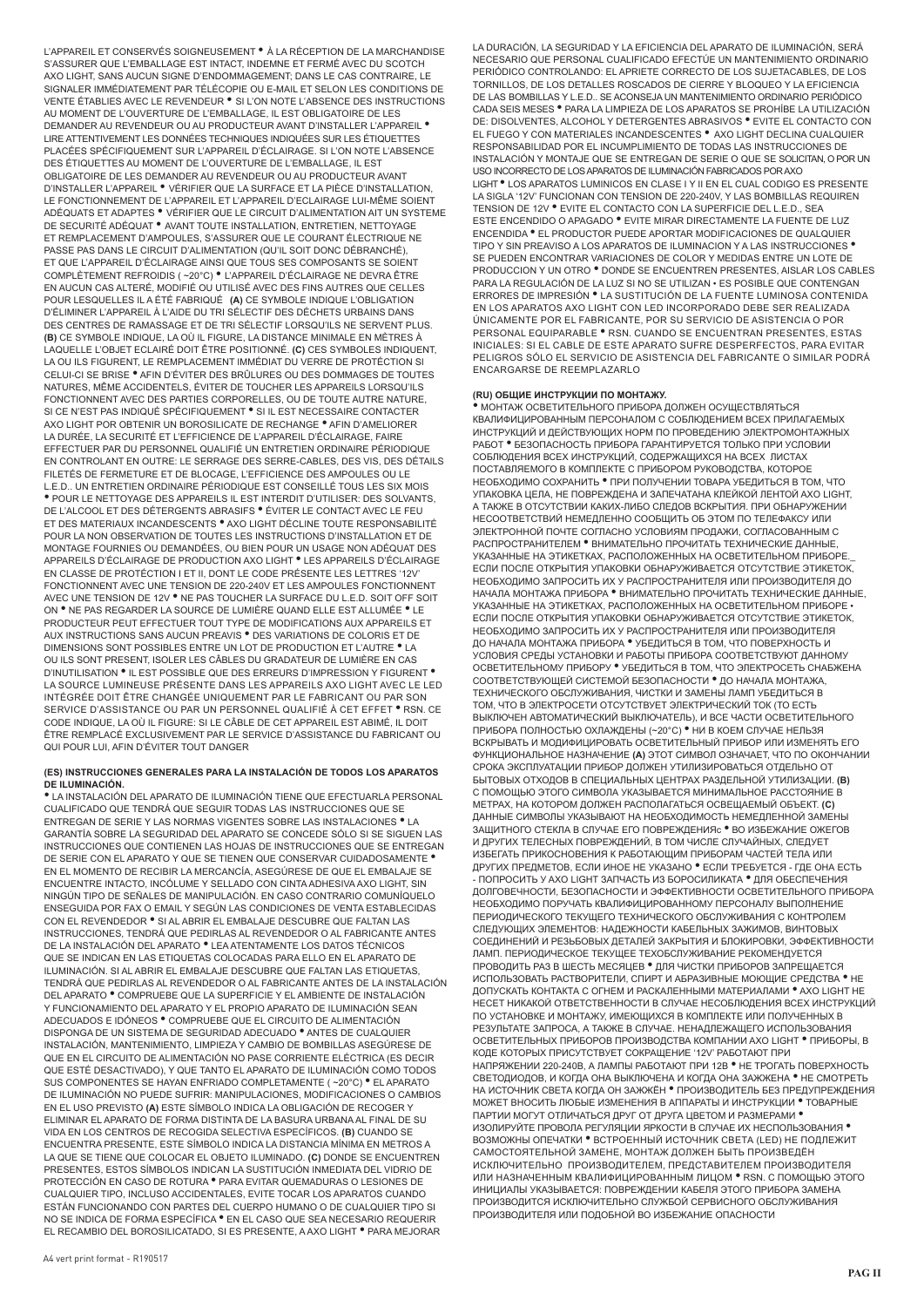

# **URBAN SPURBAN[X]XXXXLED P M**

**TECHNICAL DATA 220-240V 50-60Hz** 

**SOURCE:** 15W LED SOURCE\*

**SIZE cm:** Ø13,5 x h Max 250 EELc: UE 874/2012 | munito di lampade LED integrate, non sostituibili / contain built in LED lamps that cannot be changed / enthält eingebaute LED-Lampen nicht ausgetauscht werden / comporte des lampes a LED integrees qui ne peuvent pas etre changees / содержат встроенные светодиодныe ламп s, которые нельзя поменять: A, A+, A++

compatibility and performance must be verified and performance must be verified  $\alpha$ 

\*sorgente LED a tensione di rete integrated LED for the mains voltage



Attenzione, rischio di scossa elettrica, cau- tion, risk of electric shock/attention, risque de choc électrique/vorsicht stromschlagge- fahr/ cuidado, riesgo de descarga eléctrica/ h опасность поражения электрическим током.

- **\_ LEGGERE LE ISTRUZIONI GENERICHE PER L'INSTALLAZIONE DI TUTTI GLI APPARECCHI D'ILLUMINAZIONE.**
- **\_ READ GENERAL INSTRUCTIONS FOR INSTALLING ALL LIGHTS.**
- **\_ BITTE DIE ALLGEMEINE MONTAGEANLEITUNG FÜR ALLE LEUCHTEN LESEN. \_ LIRE LES INSTRUCTIONS GÉNÉRALES POUR L'INSTALLATION DE TOUS**
- **LES APPAREILS D'ÉCLAIRAGE. \_ LEER LAS INSTRUCCIONES GENERALES PARA LA INSTALACIÓN DE**
- **TODOS LOS APARATOS DE ILUMINACIÓN.**  $PAG. I + II$
- **\_ ЧИТАЙТЕ ОБЩИЕ ИНСТРУКЦИИ ПО МОНТАЖУ.**
- \_ Controllare che la superficie d'installazione e le viti che ad essa vengono fissate siano adeguate all'apparecchio e ne supportino il peso.
- \_ Ensure the installation surface and the screws that are fastened onto it are suited to the fixture and withstand its weight.
- \_ Sicherstellen, dass die Installationsoberfläche und die Schrauben, die an ihr befestigt werden, für das Gerät geeignet sind und sein Gewicht aushalten.
- Contrôler que la surface d'installation et les vis qui lui sont fixées soient appropriées à l'appareil et qu'elles sont en mesure d'en supporter le poids. \_ Controle que la superficie de instalación y los tornillos fijados a ella sean
- adecuados para el aparato y soporten el peso.
- \_ Проверить, что поверхность установки и крепёжные болты соответствуют прибору и имеют подходящую грузоподъёмность

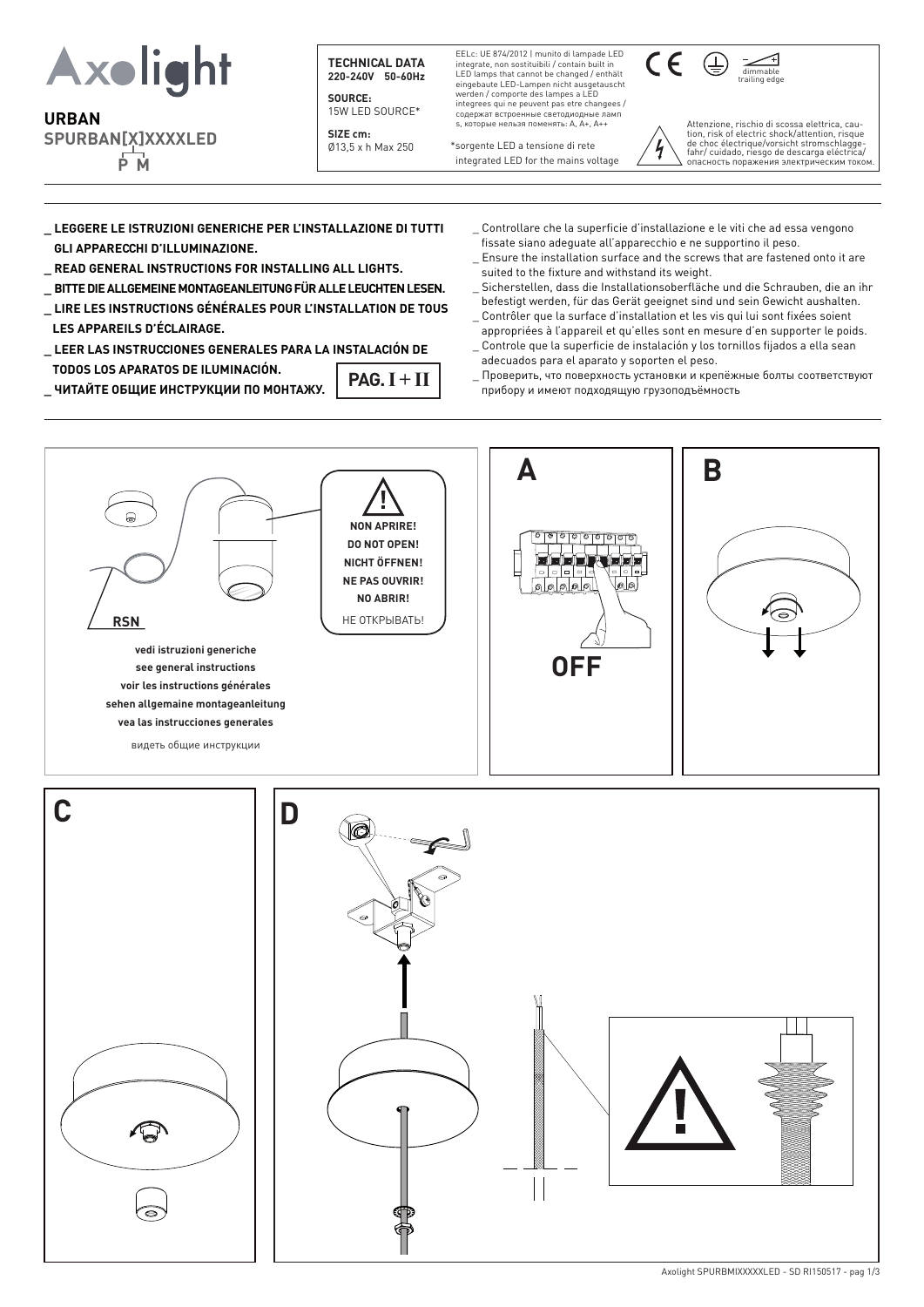

Axolight SPURBMIXXXXXLED - SD RI150517 - pag 2/3